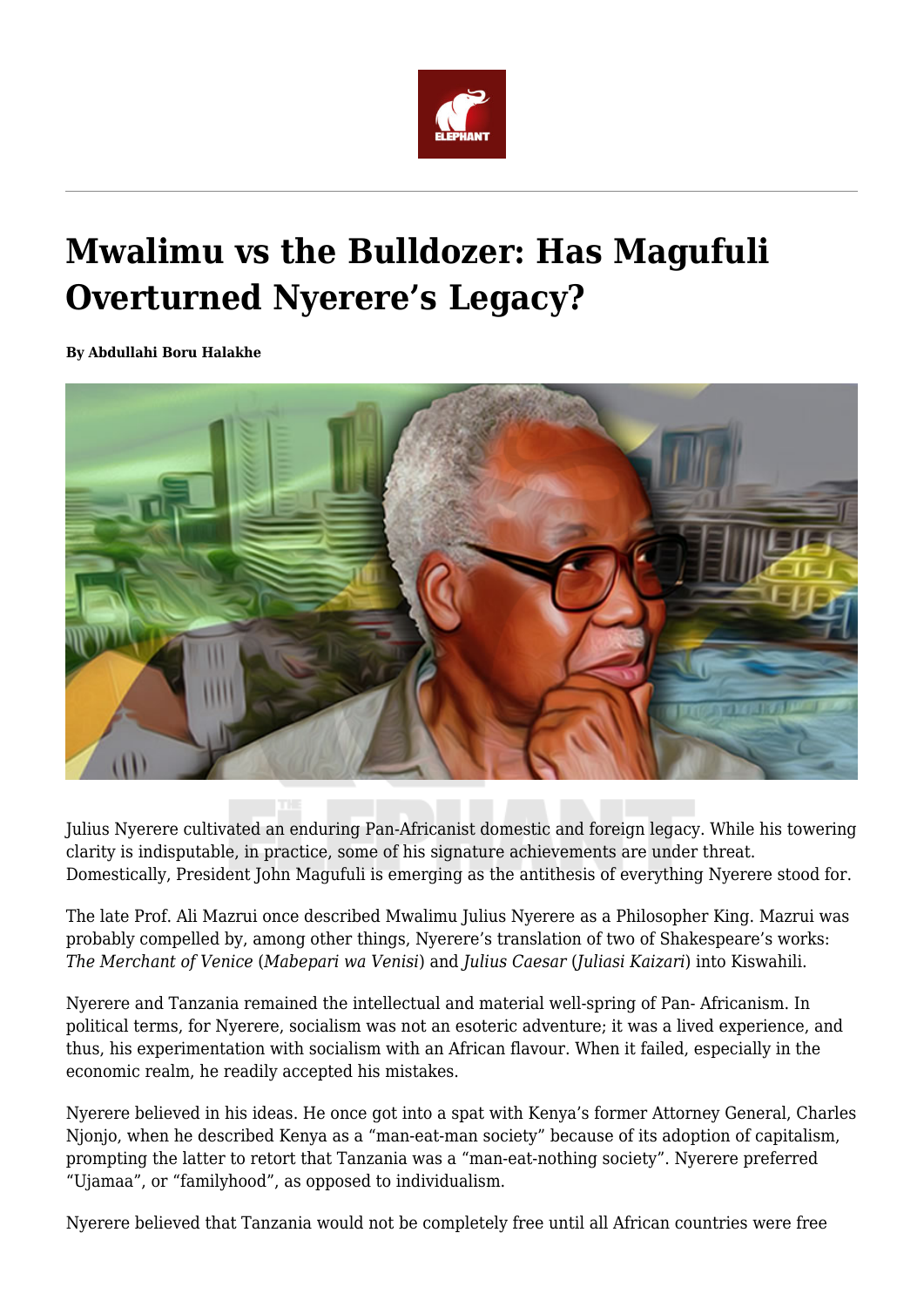from colonialism. He, therefore, provided arms, training and sanctuary to many revolutionary movements across Africa – the ANC in South Africa, FRELIMO in Mozambique, and the NRM in Uganda, to mention a few. In the process, Nyerere turned Dar es Salaam into a fervent base of Pan-Africanism, where soldiers and scholars mingled and shared ideas.

Nyerere believed in his ideas. He once got into a spat with Kenya's former Attorney General, Charles Njonjo, when he described Kenya as a "man-eat-man society" because of its adoption of capitalism, prompting the latter to retort that Tanzania was a "man-eatnothing society".

## **Mobutu and the New World Order**

Once the white minority governments were defeated in South Africa and Zimbabwe, Nyerere turned his attention to Zaire, which was later renamed the Democratic Republic of Congo (DRC). If Nyerere was the Dean of Pan-Africanism, Mobutu Sese Seko was the godfather of counter-revolutionary movements and governments. During the Cold War, Mobutu cleverly exploited the West's existential fear of the spread of Communism in Africa, and thus acted as the conduit through which the CIA and Western governments supported movements like Jonas Savimbi's UNITA in Angola, the apartheid regime in South Africa, and Rwanda's Hutu-dominated government of President Juvenal Habyarimana.

Mobutu came to power in Congo, which he renamed Zaire, in November 1965 after colluding with the CIA and other Western intelligence agencies to murder his predecessor and erstwhile ally Patrice Lumumba, who had been in power for only three months.

To the West, the mere mention of Communism was enough to open unfettered largesse, Mobutu's human rights and economic mismanagement record notwithstanding. The wisdom went: "Yes Mobutu is a bastard, but he is our bastard."

The end of the Cold War saw the tide change against Mobutu and his ilk; in South Africa, apartheid was defeated and Nelson Mandela was released from Robben Island and elected as the country's first black president.

Across Africa, at around the same time, a core cohort of young, "revolutionary" if not overzealous, leaders were coming into power across Africa. In Ethiopia, Meles Zenawi assumed power after defeating Mengistu Hailemariam's regime in a bloody insurgency in 1989; in Eritrea, Isaias Afewerki took power in May 1991; and Yoweri Museveni took over in Uganda in January 1986, with the help of Nyerere. These leaders shared Nyerere's visceral dislike of Mobutu's government – the last of the remaining "Old Africa" regime.

Globally, after the end of the Cold War, buoyed by the defeat of the USSR, US foreign policy embarked on creating "The New World Order". The US saw itself – and acted – as the uncontested leader of this New Order. Mobutu and leaders who were previously used to contain the spread of Communism in Africa now had to adopt market liberalisation and political pluralism if they were to stay in America's good books.

For Mobutu, who had presided over a patrimonial state with neither functioning state institutions nor accountability, the rise of neo-Pan Africanist leaders presented a mortal danger to the survival of his regime.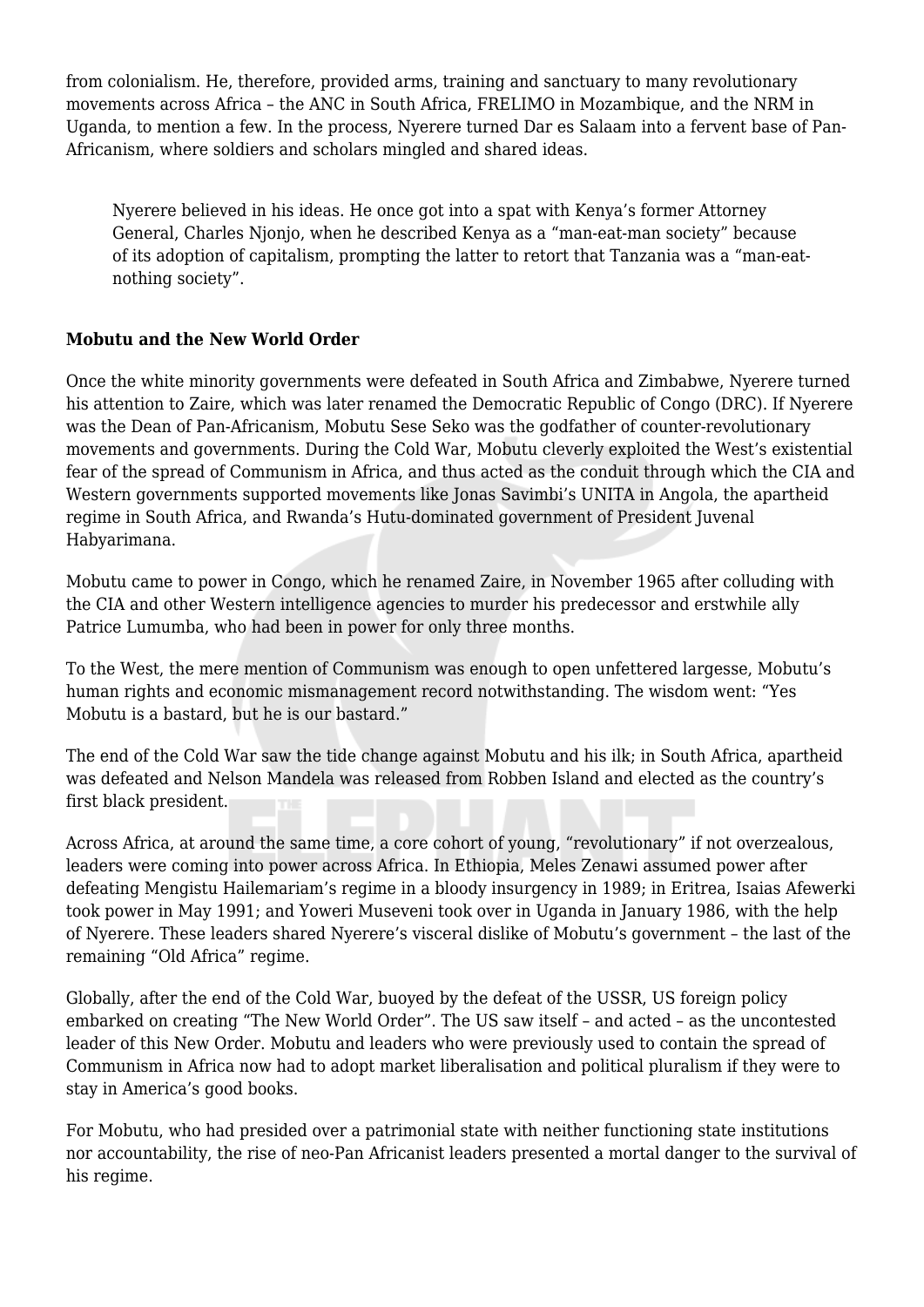#### **Neo-colonialists and Neo-Pan Africanists**

In Africa, the end of apartheid generated a good-feel factor and heralded a new dawn. However, the bubble was burst by the 1994 Rwandan genocide in which at least 800,000 people were killed. In its wake, the Rwandan Patriotic Front (RPF) invaded and defeated the Juvénal Habyarimana government. Not one to miss an opportunity, Mobutu welcomed the remnants of Habyarimana's government into Eastern Congo as a bargaining chip with the West.

For the new Rwandan government of Paul Kagame, Mobutu's support for the old guard crossed a red line; it would not tolerate a *génocidaire* former government with complete state apparatus in Congo, protected and armed by Mobutu.

Mwalimu Nyerere saw a means of operationalising the removal of the Congolese dictator. Yoweri Museveni naturally welcomed anything Mwalimu Nyerere proposed as he saw himself as his natural heir and so agreed to be part of the effort. Nyerere's appeal also easily pulled in the new victorious Ethiopians and the Eritreans governments. They all agreed that the process of removing Mobutu should be given a Congolese face.

The coalition settled on Laurent Kabila, who at that time was living in Butiama, Nyerere's birthplace, and who was engaged in small-time farming. Kabila had well-worn, if sketchy, Pan-Africanist credentials. Che Guevara had described him as having "genuine qualities of a mass leader" but lacking "revolutionary seriousness". While the coalition countries put in their support, Rwanda's military, under James Kaberebe, led the military Blitzkrieg in late 1996 that finally saw Kabila installed as the president on May 17, 1997.

#### **Comrades at war**

Immediately after Kabila was installed as president in 1997, troubles that were initially overlooked during the anti-Mobutu's military operations started emerging. Kabila's poor political judgement, weak management skills and the divergence of Congolese and Rwandese visions for a post-Mobutu state became a cause for concern.

For Rwanda, the raison d'être of overthrowing Mobutu was to secure its border from attacks coming from the DRC, and its support for Kabila was contingent upon that. But once Kabila started supporting anti-Rwandan forces in Congo, he had to be overthrown. In less than three years following Mobutu's ouster, Rwanda initiated another regime change campaign in Kinshasa, again with the help of Uganda.

Nyerere died in 1999 in a London hospital while undergoing treatment for leukemia. Sixteen years after his death, John Joseph Magufuli became Tanzania's fifth president.

### **#WhatMagufuliDid**

When Magufuli first came to power, he was widely applauded domestically and across Africa for his unostentatious folksy approach to public policy. His fight against official corruption resonated with many countries across Africa where entrenched corruption has stymied service delivery and bred disenchantment. Many roundly applauded him. This catapulted him to a moment of pop culture cachet, complete with the Twitter hashtag #WhatWouldMagufuliDo, which cast him as an unfailing superhero who could do anything.

When Magufuli first came to power, he was widely applauded domestically and across Africa for his unostentatious folksy approach to public policy. His fight against official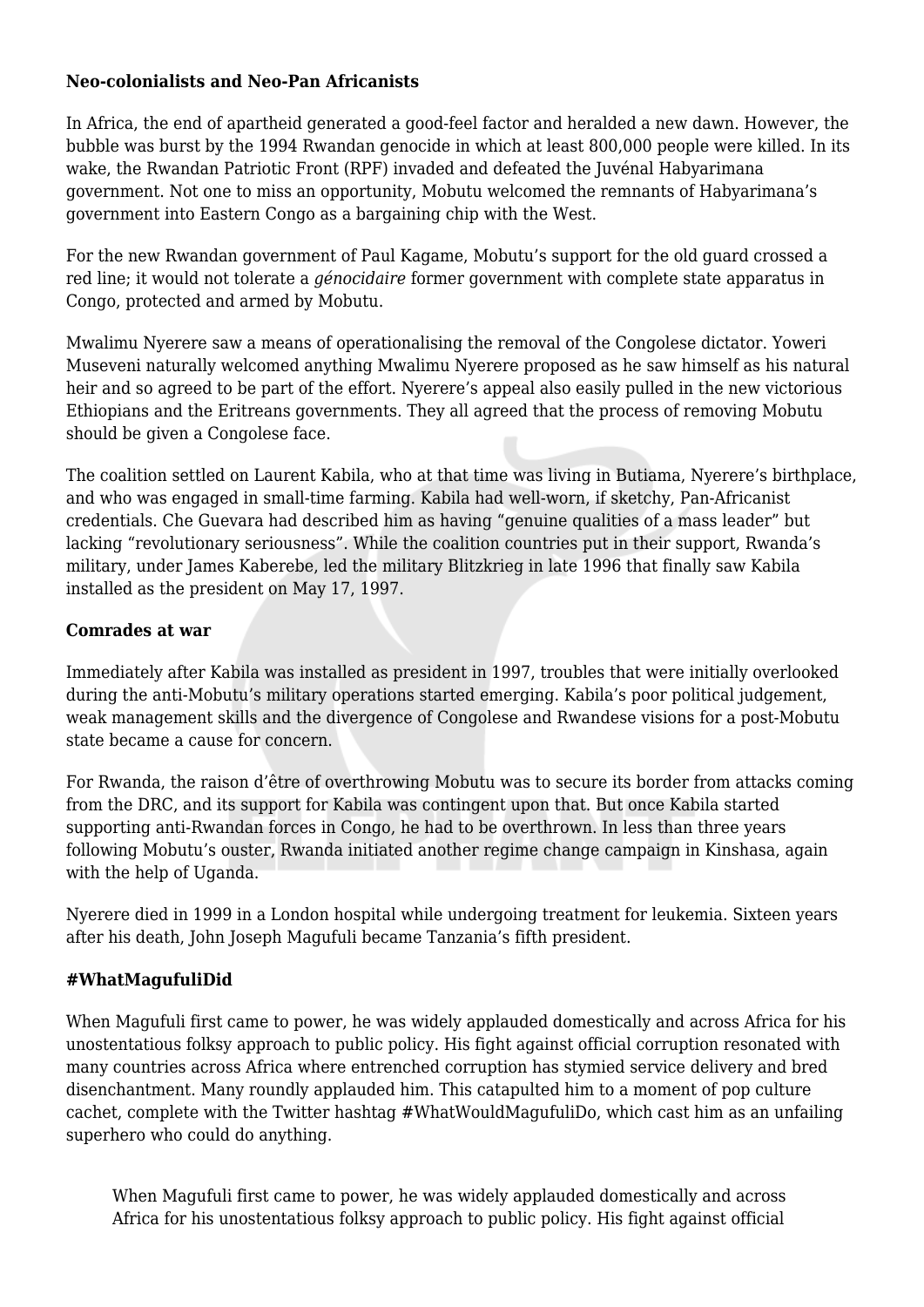corruption resonated with many countries across Africa where entrenched corruption has stymied service delivery and bred disenchantment.

But his likeability quotient depreciated significantly once his administration took an authoritarian turn.

One of Magufuli's signature policies, after fighting corruption and sloth, was *Operation Timua Wageni* (Operation Remove Foreigners). This was not limited to the multinational corporations with whom he had fraught relations, but also to citizens from neighbouring East African countries like Kenya.

Nyerere was an outward-looking globalist who saw Tanzania as a leader in world affairs. He invited people of African and non-African origin to witness Tanzania's nascent experiment with an alternative model of governance and economic independence that was not controlled and exploited by global capital. Magufuli, on the other hand, is an inward-looking provincial nativist who wants a Tanzania for Tanzanians alone.

It is not just Magufuli; even the ruling party, Chama Cha Mapinduzi (CCM), has turned away from being a bastion of intellectualism into a populist outfit. In many cases, instead of reining Magufuli in, CCM has become an enabler of his worst instincts.

Nyerere was an outward-looking globalist who saw Tanzania as a leader in world affairs. He invited people of African and non-African origin to witness Tanzania's nascent experiment with an alternative model of governance and economic independence that was not controlled and exploited by global capital. Magufuli, on the other hand, is an inward-looking provincial nativist who wants a Tanzania for Tanzanians alone.

Nyerere saw himself and Tanzania as the vanguard against imperialism. In explaining his vision, he stated: "We the people of Tanganyika, would like to light a candle and put it on top of Mount Kilimanjaro which would shine beyond our borders giving hope where there was despair, love where there was hate, and dignity where there was before only humiliation".

But Magufuli has turned his back on this open, cosmopolitan and Pan-Africanist vision. Since taking the presidency, he has not travelled outside the East African Community countries. In this aspect, has more in common with the nativist nationalists in Europe and President Donald Trump.

Julius Nyerere was a trained teacher, but he always maintained he was a teacher by choice and a politician by accident. Even when he was a politician, he couldn't help being a teacher, educating Tanzanians through his many speeches, like a school master. Nyerere did not just speak, he also changed the fortunes of Tanzania. During his tenure, the proportion of Tanzanians who could read and write stood at a phenomenal 83 per cent. Hence his title Mwalimu.

Magufuli was also a trained Chemistry and Mathematics teacher. But he made his name at the Ministry of Works where he got things done in a civil service that is not reputed for efficiency, earning him the moniker "Bulldozer". He became the president by "accident" after CCM failed to agree on a single candidate. Since becoming the president, he seems determined to take his bulldozer mindset to wrong-headed extremes. Last year he declared: "As long as I am president…no pregnant student will be allowed to return to school…After getting pregnant, you are done." Such a statement from a president who was a teacher no less is incredulous.